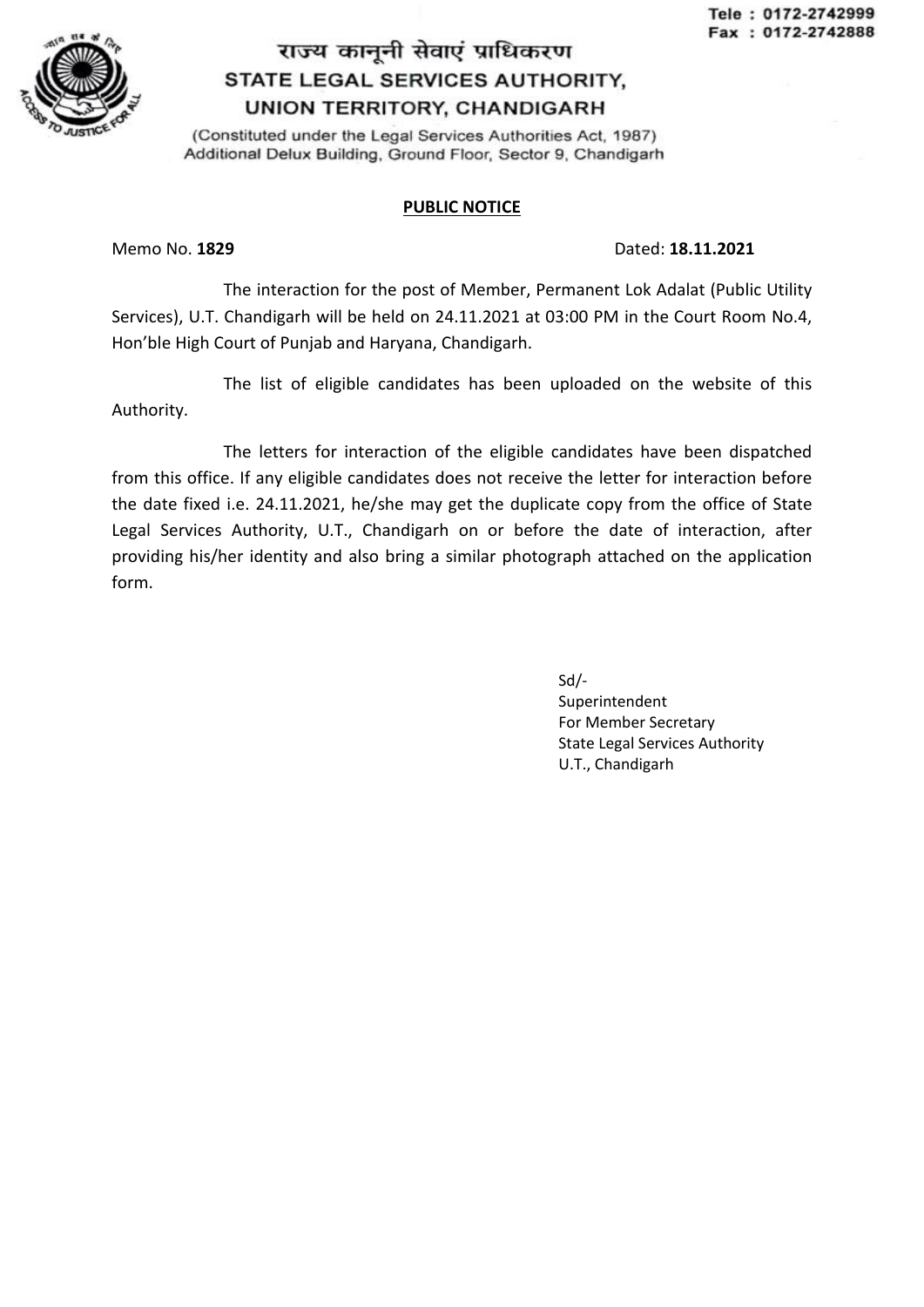| List of 25 Applicants for the post of Member, PLA(PUS) |                        |                           |                                 |            |                   |                              |                   |                                       |                                                                                                |                |
|--------------------------------------------------------|------------------------|---------------------------|---------------------------------|------------|-------------------|------------------------------|-------------------|---------------------------------------|------------------------------------------------------------------------------------------------|----------------|
| Sr. No.                                                | Dairy No. &<br>Date    | Name of<br>Candidate Name | Father/Husband DOB              |            | 31.10.202 Address | Age as on Permanent          | <b>Mobile No.</b> | Qualification                         | <b>Experience</b>                                                                              | <b>Remarks</b> |
| 11                                                     | 01 dated<br>02.09.2019 |                           | Rita Gupta Sh. Sanjeev<br>Gupta | 06.01.1961 | 60 year           | 819, Sector-16,<br>Panchkula | 9041263038        | B.Sc. With Biology,<br>MBA (Finance), | Retired as Deputy<br><b>General Manager</b><br>from Punjab "Agro<br>Industries<br>Corporation. |                |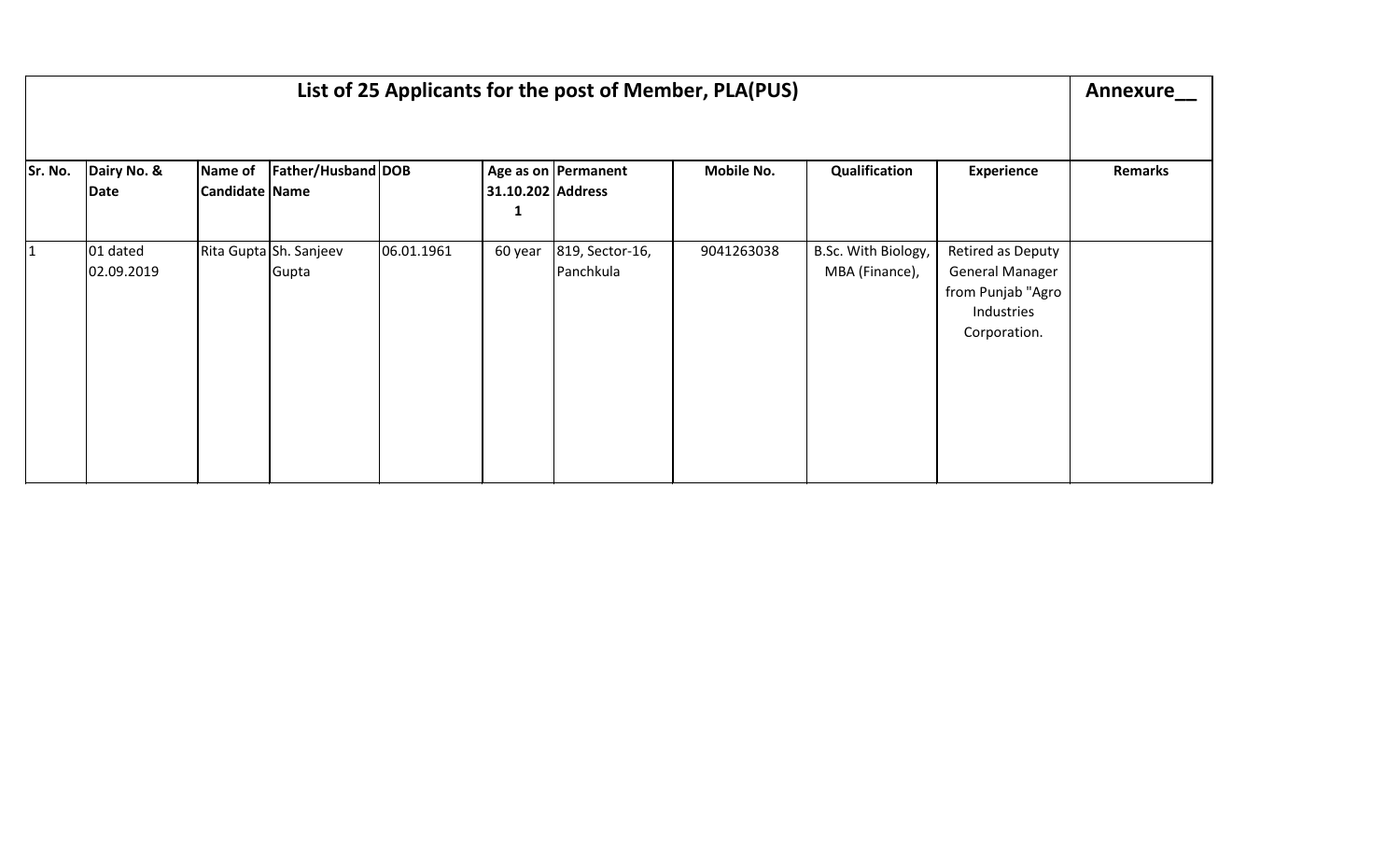| 2 | 02 dated   | Er. Ashok | Sh. Milkhi Ram | 10.10.1958 | 63 year | 19-F, Model    | 9417455525, | <b>B.Sc. Engineering</b> | Served power sector      |  |
|---|------------|-----------|----------------|------------|---------|----------------|-------------|--------------------------|--------------------------|--|
|   | 03.09.2019 | Kumar     |                |            |         | Town, Patiala- | 8872791425  | (Electrical)             | public utilties, namely  |  |
|   |            | Garg      |                |            |         | 147001         |             |                          | erstwhile Punjab State   |  |
|   |            |           |                |            |         |                |             |                          | Electricity Baord,       |  |
|   |            |           |                |            |         |                |             |                          | <b>Bhakra Beas</b>       |  |
|   |            |           |                |            |         |                |             |                          | Management Board,        |  |
|   |            |           |                |            |         |                |             |                          | Punjab State Power       |  |
|   |            |           |                |            |         |                |             |                          | Corporation Ltd. and     |  |
|   |            |           |                |            |         |                |             |                          | Punjab State             |  |
|   |            |           |                |            |         |                |             |                          | Transmission             |  |
|   |            |           |                |            |         |                |             |                          | Corporation Ltd. in      |  |
|   |            |           |                |            |         |                |             |                          | various capacities       |  |
|   |            |           |                |            |         |                |             |                          | (Assistant Engineer to   |  |
|   |            |           |                |            |         |                |             |                          | Chief Engineer) for 33   |  |
|   |            |           |                |            |         |                |             |                          | years 5 months           |  |
|   |            |           |                |            |         |                |             |                          | (01.06.1983 to           |  |
|   |            |           |                |            |         |                |             |                          | 31.10.2016).             |  |
|   |            |           |                |            |         |                |             |                          | Acted/Acting as sole     |  |
|   |            |           |                |            |         |                |             |                          | arbitrator since         |  |
|   |            |           |                |            |         |                |             |                          | November 2016 and        |  |
|   |            |           |                |            |         |                |             |                          | since 30.10.2018,        |  |
|   |            |           |                |            |         |                |             |                          | serving as the           |  |
|   |            |           |                |            |         |                |             |                          | Member Permanent         |  |
|   |            |           |                |            |         |                |             |                          | Lok Adalat (Public       |  |
|   |            |           |                |            |         |                |             |                          | <b>Utility Services)</b> |  |
|   |            |           |                |            |         |                |             |                          | Mansa, Punjab            |  |
|   |            |           |                |            |         |                |             |                          |                          |  |
|   |            |           |                |            |         |                |             |                          |                          |  |
|   |            |           |                |            |         |                |             |                          |                          |  |
|   |            |           |                |            |         |                |             |                          |                          |  |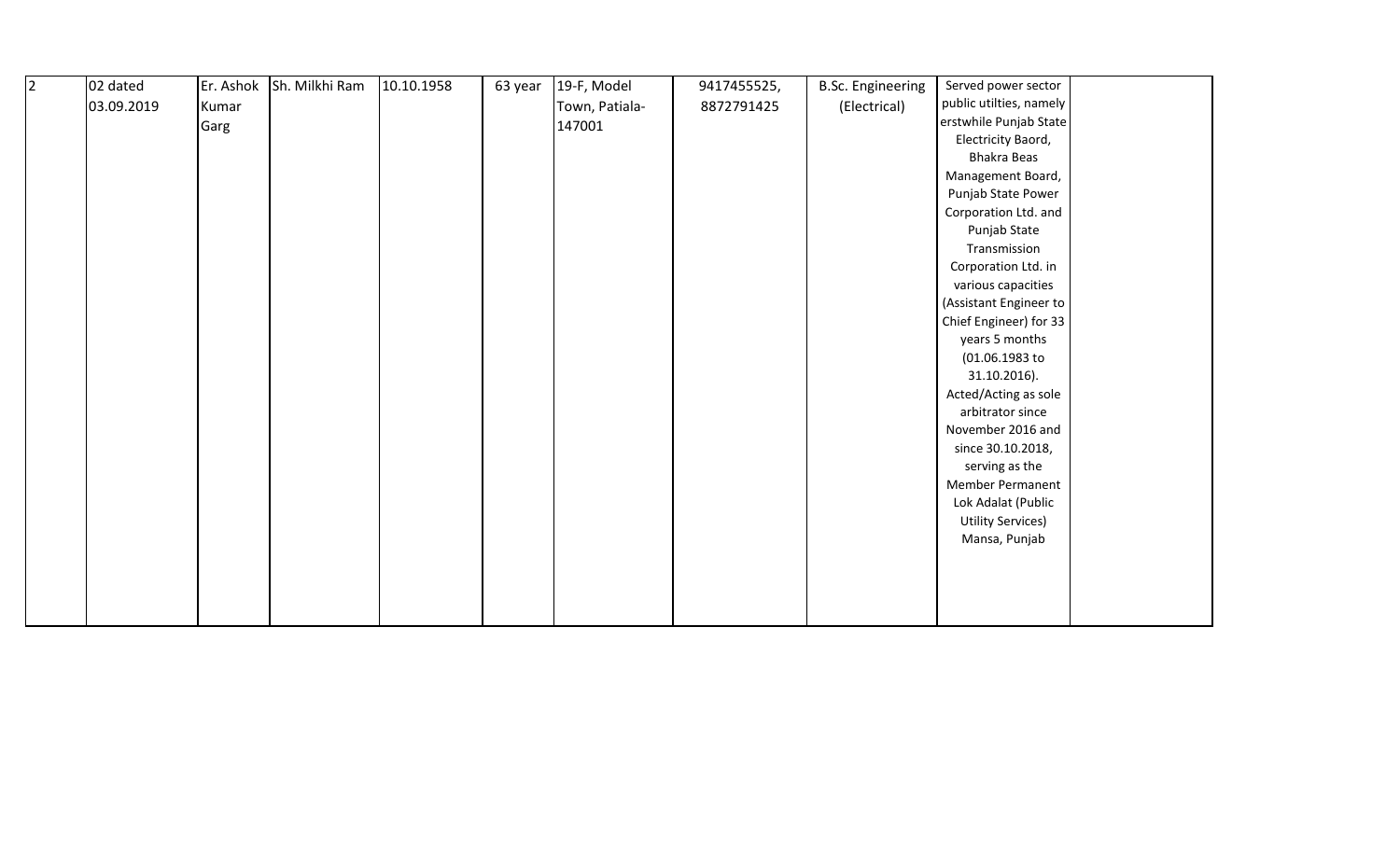| 04 dated   | Vandana | Sh. S.D. Gupta | 23.03.1961 | 60 year $\vert$ 1145, Sector- | 9814512551 | B.A., M.Sc.    | 34 Years Experience |  |
|------------|---------|----------------|------------|-------------------------------|------------|----------------|---------------------|--|
| 05.09.2019 | Gupta   |                |            | 37/B, Chandigarh              |            | (Mathematics), | as Lecturar &       |  |
|            |         |                |            |                               |            | M.Phil         | Associate Professor |  |
|            |         |                |            |                               |            | (Mathematics)  | at Higher Education |  |
|            |         |                |            |                               |            |                | Haryana, Govt. of   |  |
|            |         |                |            |                               |            |                | Haryana.            |  |
|            |         |                |            |                               |            |                |                     |  |
|            |         |                |            |                               |            |                |                     |  |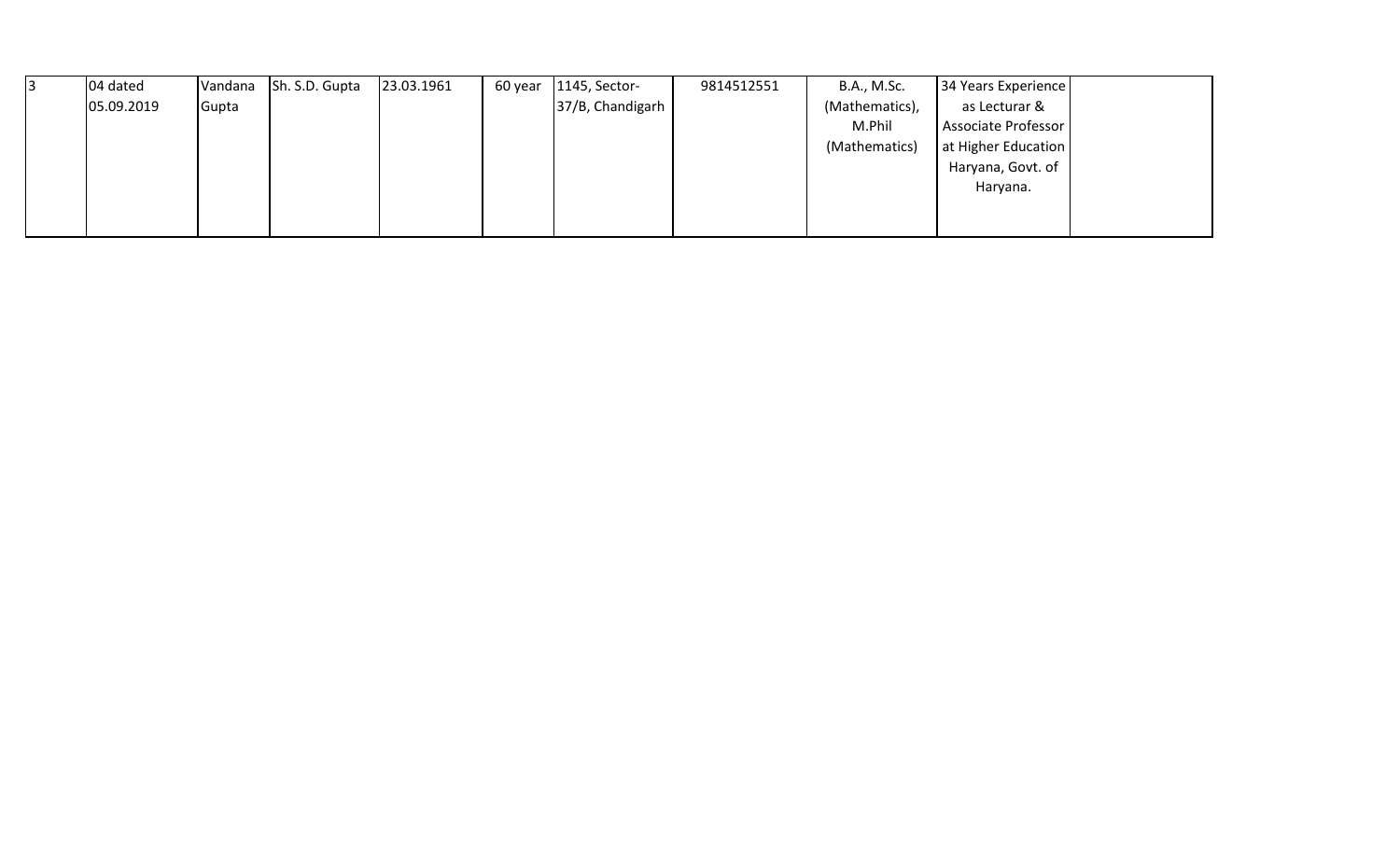| <b>4</b> | 05 dated   | Gurmit | Late S.Mangal | 23.05.1960 | 61 year | #3081, Sector-71, | 9872505000 | B.A, M.A (Political         | 1. Superintendent Grade-I                    |
|----------|------------|--------|---------------|------------|---------|-------------------|------------|-----------------------------|----------------------------------------------|
|          | 10.09.2019 | Singh  | Singh         |            |         | Mohali, PB.       |            | Science), L.L.B             | (Vigilance); supervised the                  |
|          |            |        |               |            |         |                   |            |                             | work concerning to                           |
|          |            |        |               |            |         |                   |            | (Professional)              | Vigilance/Police/Protocal/                   |
|          |            |        |               |            |         |                   |            | (Three Year Degree)         | D.C Office / Food Supply and                 |
|          |            |        |               |            |         |                   |            | Course), Post               | Consumer Affairs /                           |
|          |            |        |               |            |         |                   |            | Graduate Diploma            | Industries/Tourism                           |
|          |            |        |               |            |         |                   |            |                             | Department, Chd. Amdn.<br>2. Law Officer (on |
|          |            |        |               |            |         |                   |            | in Personnel                | deputation basis); heandle                   |
|          |            |        |               |            |         |                   |            | Management &                | the work pertaining to                       |
|          |            |        |               |            |         |                   |            | <b>Industrial Relations</b> | department                                   |
|          |            |        |               |            |         |                   |            |                             | inquiries/tendering legal                    |
|          |            |        |               |            |         |                   |            |                             | advice and attended court                    |
|          |            |        |               |            |         |                   |            |                             | case. 3. Legal Assistant;                    |
|          |            |        |               |            |         |                   |            |                             | Drafting of replies in the                   |
|          |            |        |               |            |         |                   |            |                             | court cases before the                       |
|          |            |        |               |            |         |                   |            |                             | Honorable High                               |
|          |            |        |               |            |         |                   |            |                             | Court/Tendering Legal                        |
|          |            |        |               |            |         |                   |            |                             | Advice. 4. State Legal                       |
|          |            |        |               |            |         |                   |            |                             | Services Authority, U.T.,                    |
|          |            |        |               |            |         |                   |            |                             | Chandigarh; Legal                            |
|          |            |        |               |            |         |                   |            |                             | advice/Court work in the                     |
|          |            |        |               |            |         |                   |            |                             | <b>State Legal Services</b>                  |
|          |            |        |               |            |         |                   |            |                             | Authority/Permanent Lok                      |
|          |            |        |               |            |         |                   |            |                             | Adalat, U.T., Chandigarh                     |
|          |            |        |               |            |         |                   |            |                             | and having rich experience                   |
|          |            |        |               |            |         |                   |            |                             | in holding seminars in all                   |
|          |            |        |               |            |         |                   |            |                             | villages/colonies/slum                       |
|          |            |        |               |            |         |                   |            |                             | areas, in U.T Chandigarh to                  |
|          |            |        |               |            |         |                   |            |                             | disseminate legal advice to                  |
|          |            |        |               |            |         |                   |            |                             | the poor, needy and down                     |
|          |            |        |               |            |         |                   |            |                             | trodden people of the                        |
|          |            |        |               |            |         |                   |            |                             | society under the kind aegis                 |
|          |            |        |               |            |         |                   |            |                             | of then Honoroable<br>Executive              |
|          |            |        |               |            |         |                   |            |                             | Chairman/Member                              |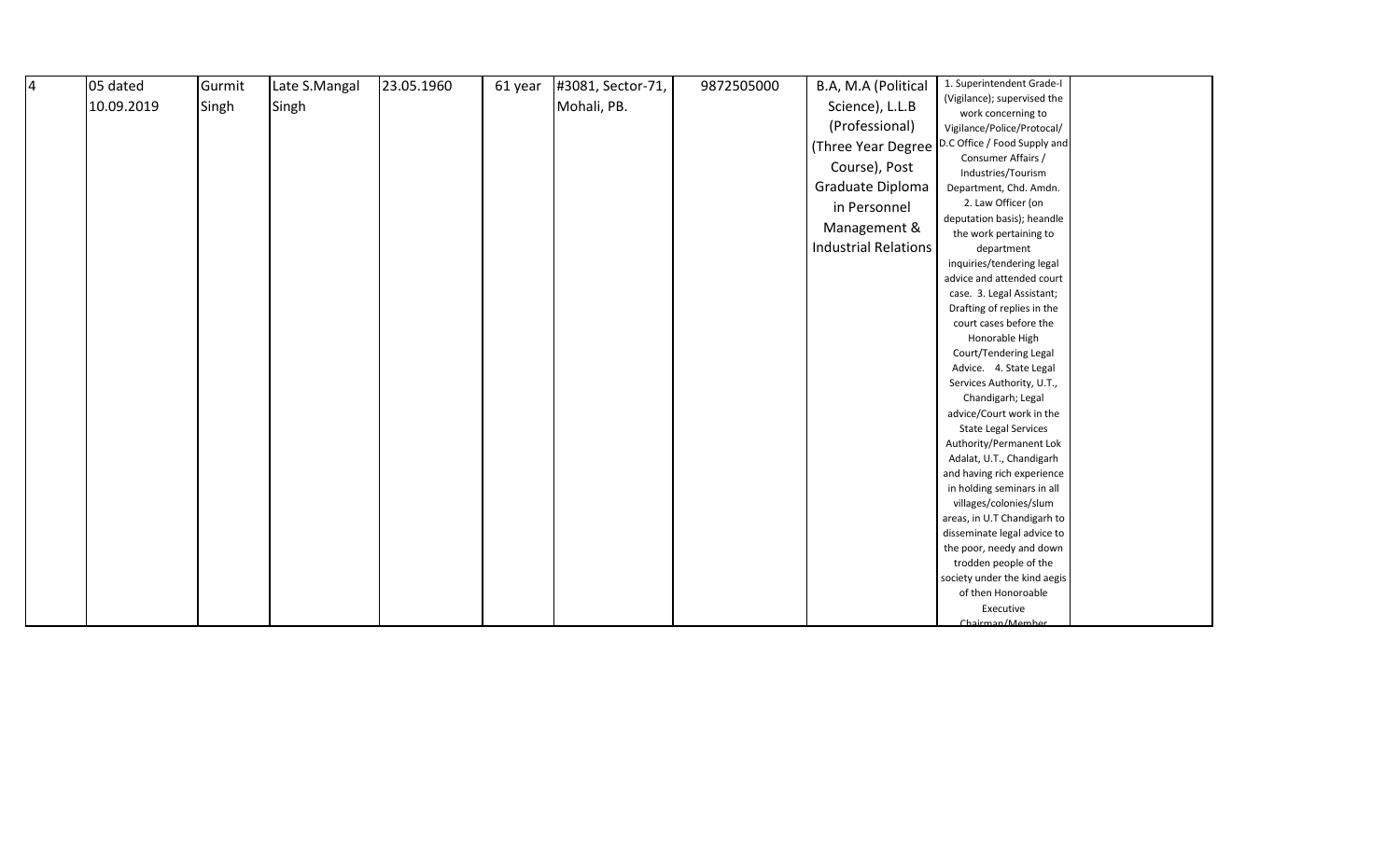| I5 | 06 dated   | Rajender       | Sh. Jai Dayal | [04.05.1959] | 62 year | #18/B, Friends      | 9416995682 | B.Sc. B.Ed.         | Retired as Assistant      |  |
|----|------------|----------------|---------------|--------------|---------|---------------------|------------|---------------------|---------------------------|--|
|    | 11.09.2019 | <b>I</b> Kumar |               |              |         | Colony, Near St.    | 8168823898 | Associate of        | <b>Divisional Manager</b> |  |
|    |            | Punjani        |               |              |         | Paul School, Hisar- |            | Insurance Institute | (Scale-III) from LIC      |  |
|    |            |                |               |              |         | 125001              |            | of India (AIII)     | of India, Hisar on        |  |
|    |            |                |               |              |         |                     |            |                     | 31.05.2019 (37            |  |
|    |            |                |               |              |         |                     |            |                     | years)                    |  |
|    |            |                |               |              |         |                     |            |                     |                           |  |
|    |            |                |               |              |         |                     |            |                     |                           |  |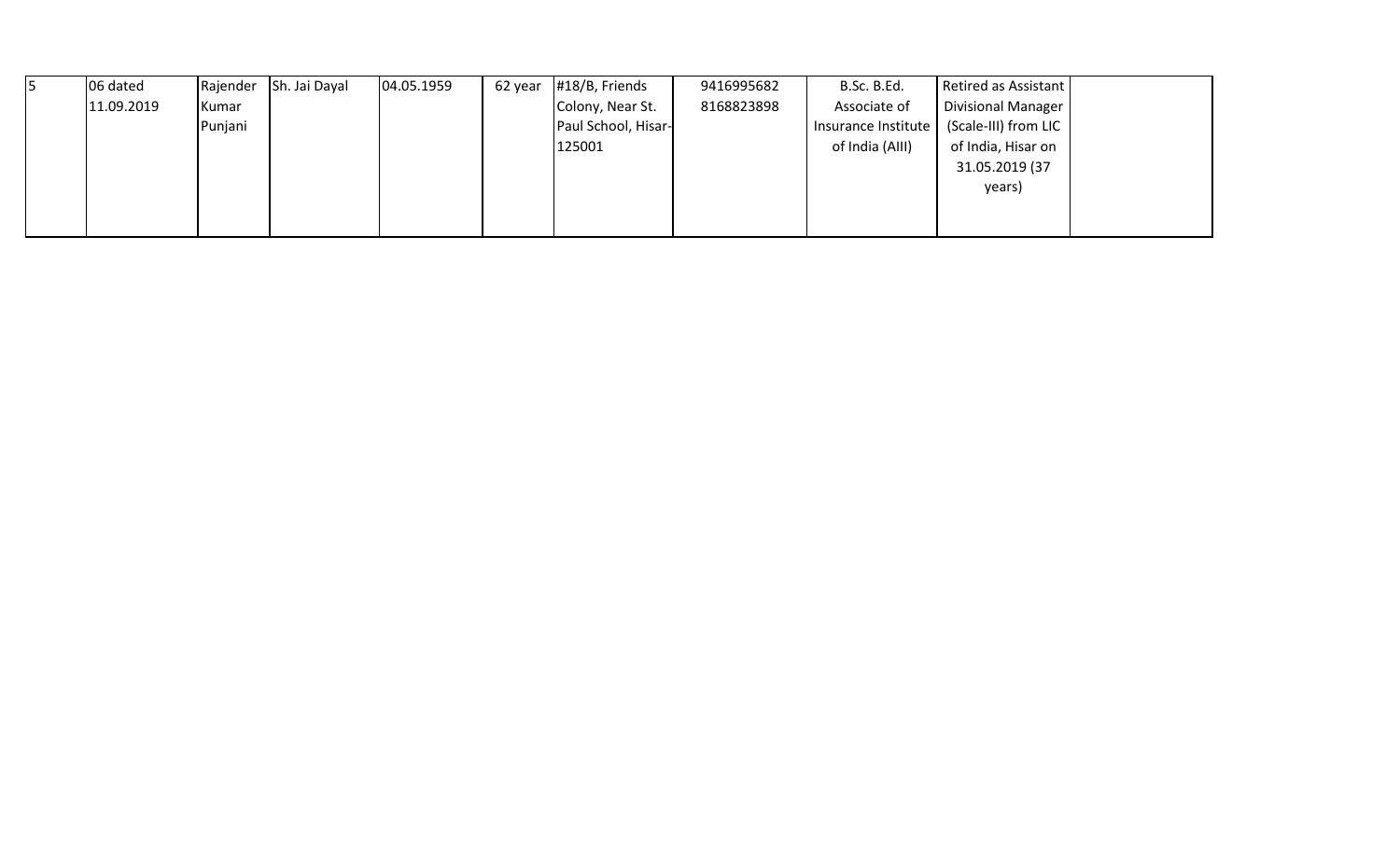| 6  | 07 dated   | Gurveer   |                           | 12.07.1991 | 30 year | #4 E, Police Lines, |            | 8968469385 B.A LLB., LLM,           | Currently working          |  |
|----|------------|-----------|---------------------------|------------|---------|---------------------|------------|-------------------------------------|----------------------------|--|
|    | 19.09.2019 | Kaur      |                           |            |         | Patiala, 147001,    |            | Advance Diploma in with a NGO named |                            |  |
|    |            |           |                           |            |         | Punjab              |            | Computer                            | 'ARDASS' and a care        |  |
|    |            |           |                           |            |         |                     |            | Application                         | taker to 5 people at       |  |
|    |            |           |                           |            |         |                     |            |                                     | village Barsat,            |  |
|    |            |           |                           |            |         |                     |            |                                     | Patiala. Interned at       |  |
|    |            |           |                           |            |         |                     |            |                                     | Punjab State Human         |  |
|    |            |           |                           |            |         |                     |            |                                     | <b>Right Commission at</b> |  |
|    |            |           |                           |            |         |                     |            |                                     | Sector-34,                 |  |
|    |            |           |                           |            |         |                     |            |                                     | Chandigarh in the          |  |
|    |            |           |                           |            |         |                     |            |                                     | year 2011. Interned        |  |
|    |            |           |                           |            |         |                     |            |                                     | at Punjab and              |  |
|    |            |           |                           |            |         |                     |            |                                     | Haryana High Court         |  |
|    |            |           |                           |            |         |                     |            |                                     | for a period of one        |  |
|    |            |           |                           |            |         |                     |            |                                     | month under                |  |
|    |            |           |                           |            |         |                     |            |                                     | Advocate Mr.               |  |
|    |            |           |                           |            |         |                     |            |                                     | Suresh Monga in            |  |
|    |            |           |                           |            |         |                     |            |                                     | the year 2013.             |  |
|    |            |           |                           |            |         |                     |            |                                     | Worked as teacher          |  |
|    |            |           |                           |            |         |                     |            |                                     | in Sunfields               |  |
|    |            |           |                           |            |         |                     |            |                                     | International              |  |
|    |            |           |                           |            |         |                     |            |                                     | School, Kurali.            |  |
|    |            |           |                           |            |         |                     |            |                                     | Presently practising       |  |
|    |            |           |                           |            |         |                     |            |                                     | as an Advocate at          |  |
|    |            |           |                           |            |         |                     |            |                                     | District Courts,           |  |
|    |            |           |                           |            |         |                     |            |                                     | Patiala with Adv.          |  |
|    |            |           |                           |            |         |                     |            |                                     | Vikas Mittal.              |  |
| 17 | 08 dated   |           | Er. Vishav Sh. Om Parkash | 05.04.1960 | 61 year | C/o Yash Hospital,  | 9463443684 | B.Tech, M.Tech,                     | More than 36 years         |  |
|    | 23.09.2019 | Kant Garg |                           |            |         | Gaushala Road,      | 7888782054 | MBA, Fellow of                      | experience with            |  |
|    |            |           |                           |            |         | Tapa Mandi,         |            | Institution of                      | Govt. of Punjab as         |  |
|    |            |           |                           |            |         | Distt. Barnala-     |            | Engineers (FIE),                    | Officer on different       |  |
|    |            |           |                           |            |         | 148108              |            | Kolkata, India                      | posts.                     |  |
|    |            |           |                           |            |         |                     |            |                                     |                            |  |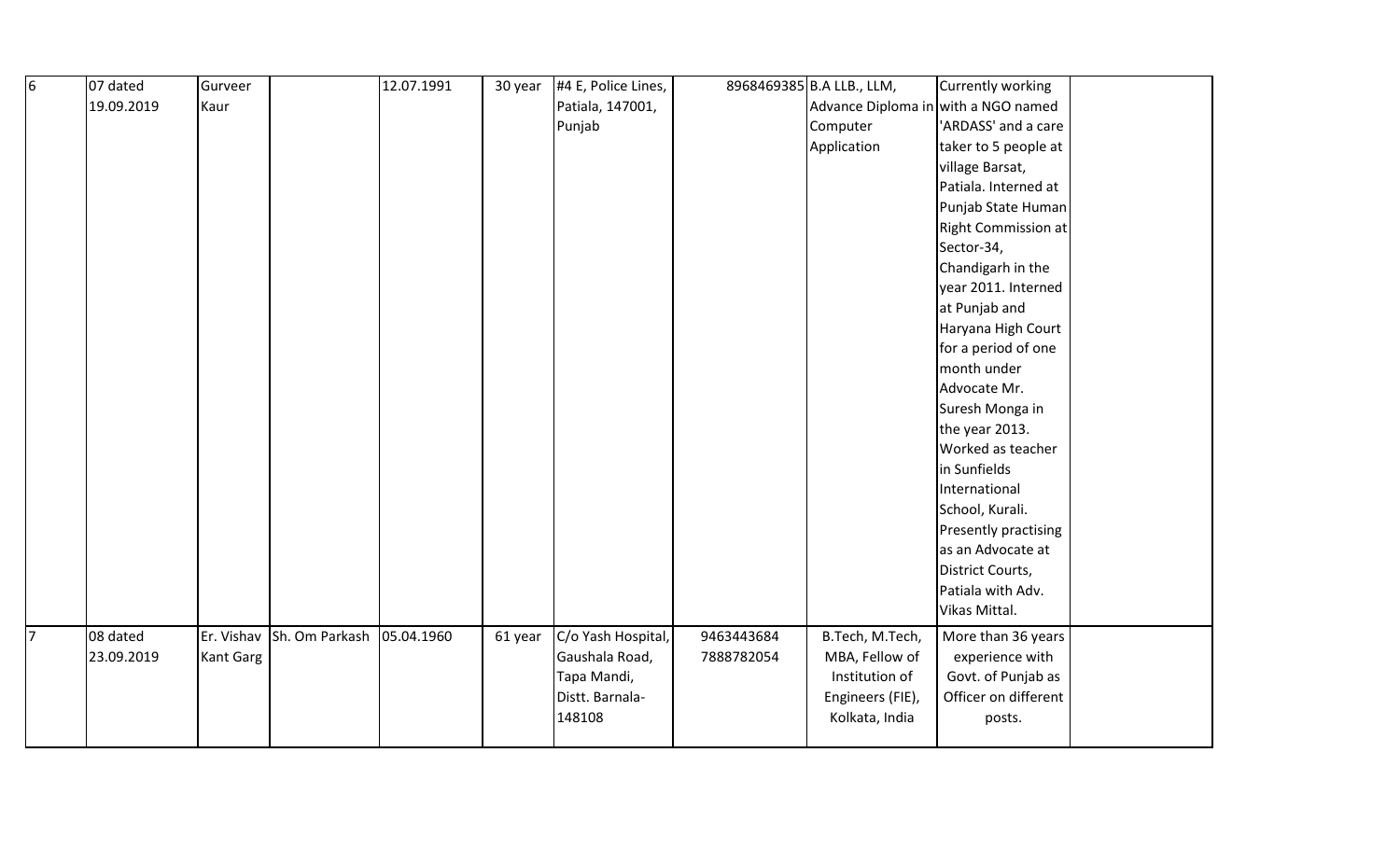| l8  | 09 dated       | Dr. S.K. | Late Sh. R.R.               | 05.09.1957 | 64 year | Flat No.501, GH   | 9417007509 | B.V.Sc. & A.H.        | 32 year's experience                      | One copy is also    |
|-----|----------------|----------|-----------------------------|------------|---------|-------------------|------------|-----------------------|-------------------------------------------|---------------------|
|     | 23.09.2019     | Takyar   | Takyar                      |            |         | 78, Sector-20,    |            | Worked as Vety.       | as officer in United                      | received through    |
|     | (advance copy) |          |                             |            |         | Panchkula-        |            | Asstt.                | India Insurance                           | proper channel      |
|     |                |          |                             |            |         | 134109            |            | Surgeon(Gazetted)     | Company                                   | which is mentioned  |
|     |                |          |                             |            |         |                   |            | with Punjab Govt.     |                                           | at sr. no.27 in the |
|     |                |          |                             |            |         |                   |            | from 1980-1985.       |                                           | diary register      |
|     |                |          |                             |            |         |                   |            |                       |                                           |                     |
| 19. | 10 dated       | Gopi Ram | late Sh. Hari               | 18.05.1960 | 61 year | #2078, Sector-    | 9416267119 | B.A, Dip course in    | <b>Retired as Treasory</b>                |                     |
|     | 23.09.2019     | Cholia   | Ram                         |            |         | 7(HBC),           |            |                       | Secretarial Practice Officer from Finance |                     |
|     |                |          |                             |            |         | Kurukshetra       |            | (Eng), PG Dip in      | Department,                               |                     |
|     |                |          |                             |            |         |                   |            | Personnel             | Haryana,                                  |                     |
|     |                |          |                             |            |         |                   |            | Management and        | Chandigarh.                               |                     |
|     |                |          |                             |            |         |                   |            | Industrial Relations, |                                           |                     |
|     |                |          |                             |            |         |                   |            | M.A(History), L.L.B   |                                           |                     |
|     |                |          |                             |            |         |                   |            | (Professional)        |                                           |                     |
|     |                |          |                             |            |         |                   |            |                       |                                           |                     |
|     |                |          |                             |            |         |                   |            |                       |                                           |                     |
| 10  | 11 dated       |          | Mahender Sh. Sheo Chand     | 07.04.1972 | 49 year | #1084, Sector-26, | 9888920369 | <b>B.A., L.L.B</b>    | Advocate, District                        |                     |
|     | 24.09.2019     | Singh    |                             |            |         | Chandigarh        |            |                       | Courts Panchkula                          |                     |
| 11  | 12 dated       | Brij     | Sh. Krishan Dutt 25.09.1958 |            | 63 year | #37, 1st Floor,   | 8288033378 | B.A., M.A (English)   | Retired as                                |                     |
|     | 24.09.2019     | Mohan    |                             |            |         | Sector-21,        |            |                       | DIG/Director,                             |                     |
|     |                | Sharma   |                             |            |         | Panchkula         |            |                       | <b>Central Detective</b>                  |                     |
|     |                |          |                             |            |         |                   |            |                       | Training Institute,                       |                     |
|     |                |          |                             |            |         |                   |            |                       | Chandigarh, Bureau                        |                     |
|     |                |          |                             |            |         |                   |            |                       | of Police Research &                      |                     |
|     |                |          |                             |            |         |                   |            |                       | Development on                            |                     |
|     |                |          |                             |            |         |                   |            |                       | 30.9.2018 after a 5                       |                     |
|     |                |          |                             |            |         |                   |            |                       | year's stint.                             |                     |
|     |                |          |                             |            |         |                   |            |                       |                                           |                     |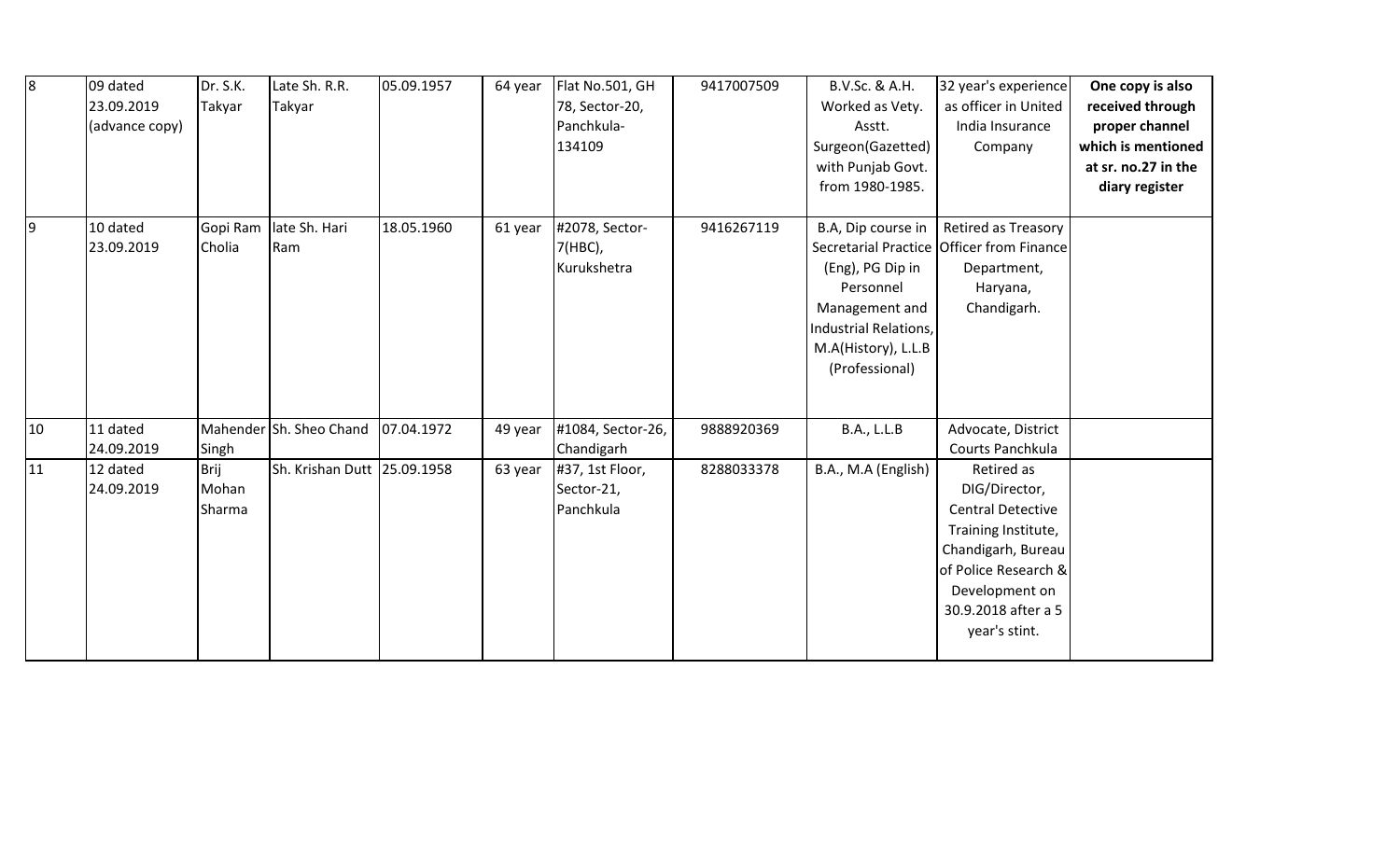| 12 | 14 dated<br>26.06.2019 |               | Saroj Bala Sh. Lajpat Rai             | 15.01.1961 | 60 year | #1414, Sector-<br>34/C, Chandigarh                                                                                                                              | 9855558747               | B.Sc. Med., B.Ed.,<br>M.A(Eng),<br>Certificate in Food<br>& Nut. | Member of SLSA,<br>U.T., Chandigarh,<br>Member of Rotary<br>Club Karnal, Delhi,<br>Chandigarh and<br><b>Member Mahavir</b><br>International at<br>Chandigarh. |  |
|----|------------------------|---------------|---------------------------------------|------------|---------|-----------------------------------------------------------------------------------------------------------------------------------------------------------------|--------------------------|------------------------------------------------------------------|---------------------------------------------------------------------------------------------------------------------------------------------------------------|--|
| 13 | 15 dated<br>26.09.2019 |               | J.L. Gogna Late Sh. J.K.<br>Gogna     | 27.05.1957 | 64 year | #425, Sector-20A,<br>Chandigarh                                                                                                                                 | 8054064299<br>8685000425 | Graduate                                                         | worked with<br>varioius fields<br>presently working<br>with SLSA, Haryana.                                                                                    |  |
| 14 | 16 dated<br>26.09.2019 | Nancy<br>Garg | Sh. Sonu Garg                         | 21.01.1981 | 40 year | #172, Ground<br>Floor, Sector-<br>15/A, Chandigarh                                                                                                              | 9988027850<br>9814427850 | BA, MA, B.Ed. L.L.B                                              | Advoate                                                                                                                                                       |  |
| 15 | 17 dated<br>27.09.2019 | Goyal         | Dr. Neena Sh. Sushil Kumar 30.04.1960 |            | 61 year | Permanent<br>C/O<br>Address:<br>M/S/Hardev Rai<br>Jia Lal, New Grain<br>Market Pillukhera<br>Mandi, Distt. Jind,<br>Haryana.<br>Corr: 290, Sector-<br>7/A, Chd. | 9417062979               | BA, MA, Ph.D                                                     | 31 year experience<br>as<br>Lecturer/Associate<br>Professor                                                                                                   |  |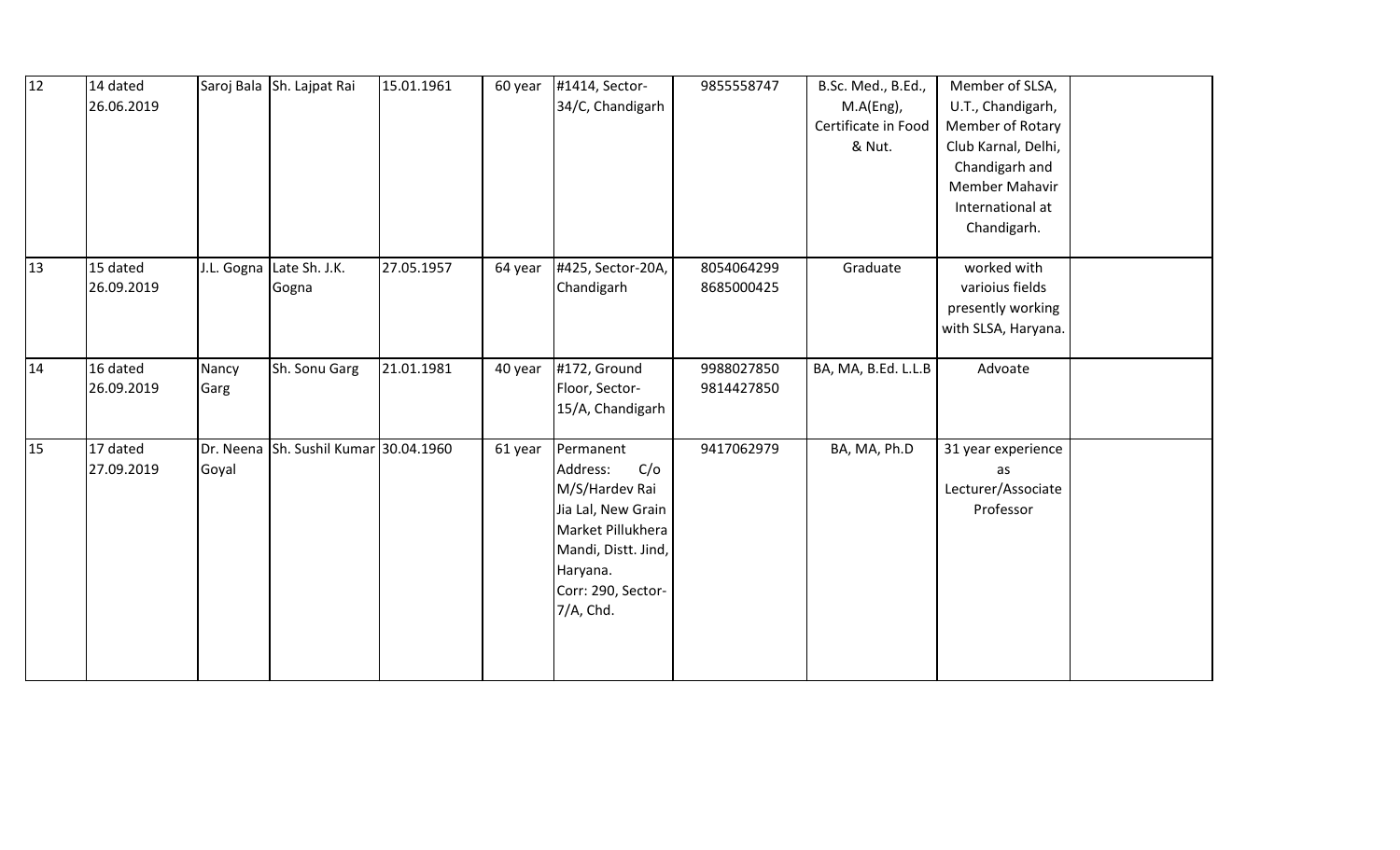| $\vert$ 16 | 18 dated   | Priti     | Sh. Arvind     | 30.11.1972 | 48 year | Permanent Add:      | 8283812057 | B.A, LLB, One year | <b>Member District</b> |  |
|------------|------------|-----------|----------------|------------|---------|---------------------|------------|--------------------|------------------------|--|
|            | 27.09.2019 | Malhotra  | Markan         |            |         | 100, J.P Nagar,     |            | PG Diploma in      | Consumer Forum,        |  |
|            |            |           |                |            |         | Sangrur(PB.)        |            | Consumer Law &     | Chandigarh (Six        |  |
|            |            |           |                |            |         | Corr: 2542, Sector- |            | Practice           | Years)                 |  |
|            |            |           |                |            |         | 27/C, Chd.          |            |                    |                        |  |
|            |            |           |                |            |         |                     |            |                    |                        |  |
|            |            |           |                |            |         |                     |            |                    |                        |  |
| 17         | 20 dated   | Satinder  | Sh. Tara Singh | 05.03.1957 | 64 year | 101, Block-D-1,     | 9530632890 | BA, M.A, LLB, PG   | 25 year experience     |  |
|            | 27.09.2019 | Pal Singh |                |            |         | Kendriya Vihar,     | 6239167643 | Diploma in Labour  | in various fields      |  |
|            |            |           |                |            |         | Phase-I, Sector-    |            | Law & Labour       |                        |  |
|            |            |           |                |            |         | 125, Sunny          |            | Administration     |                        |  |
|            |            |           |                |            |         | Enclave, Kharar,    |            |                    |                        |  |
|            |            |           |                |            |         | Mohali (Pb.)        |            |                    |                        |  |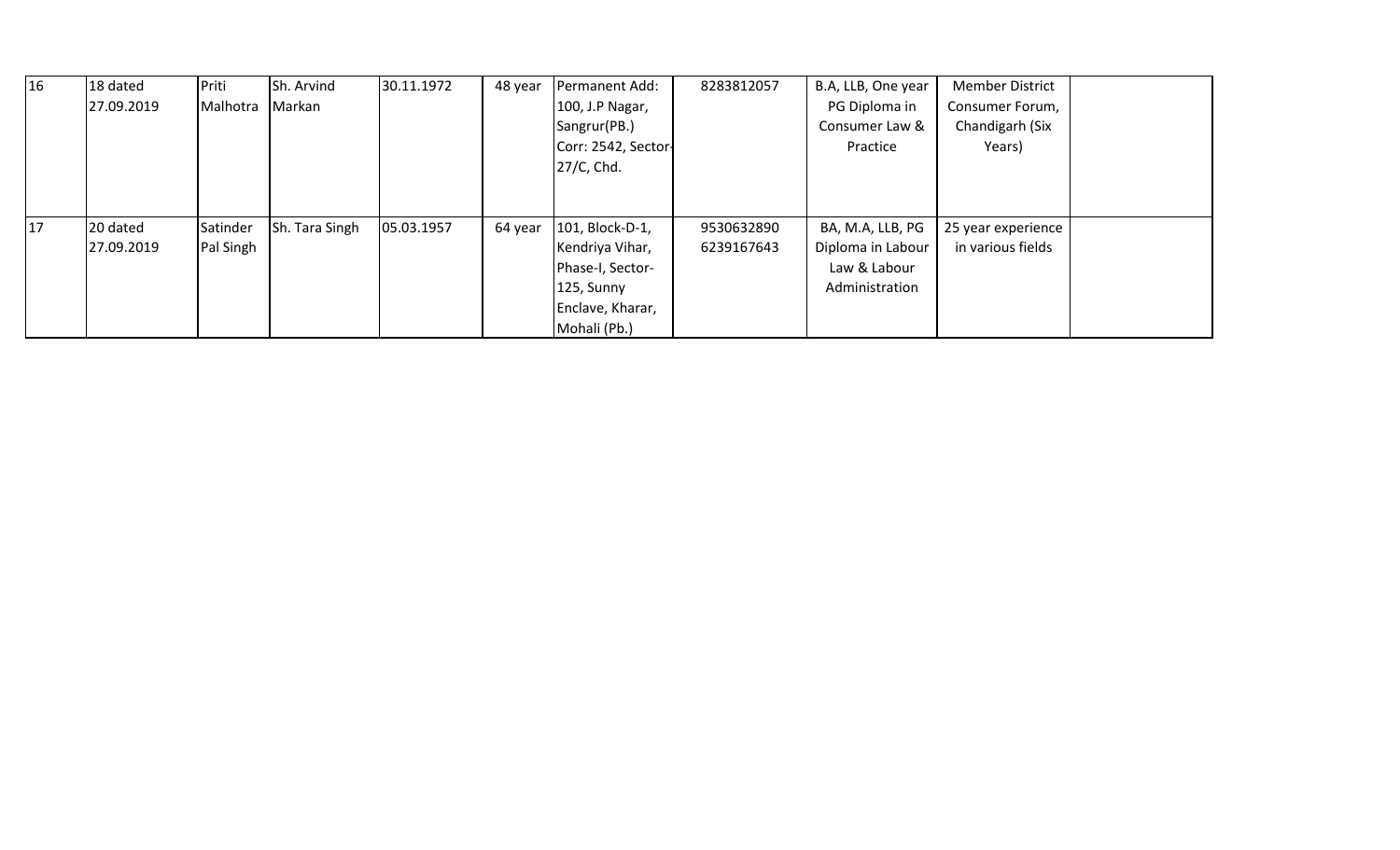| 18 | 21 dated   | Roonam   | Sh.Purshotam             | 12.12.1977 | 43 year | 737, Sector-69, | 9459820303 | LLB, Master in      | Working as Sr.           |  |
|----|------------|----------|--------------------------|------------|---------|-----------------|------------|---------------------|--------------------------|--|
|    | 27.09.2019 | Kaushik  | Dutt Gautam              |            |         | Mohali (Pb.)    | 8219755702 | Social Work, B.Ed., | Manager                  |  |
|    |            |          |                          |            |         |                 |            | M.A, PGDCA,         | (Implementation          |  |
|    |            |          |                          |            |         |                 |            | Diploma in Youth    | and Reach),              |  |
|    |            |          |                          |            |         |                 |            | Development         | Aarajitha                |  |
|    |            |          |                          |            |         |                 |            | Works               | Foundations,             |  |
|    |            |          |                          |            |         |                 |            |                     | Maduria, Worked as       |  |
|    |            |          |                          |            |         |                 |            |                     | Member, District         |  |
|    |            |          |                          |            |         |                 |            |                     | Child Welfare            |  |
|    |            |          |                          |            |         |                 |            |                     | Committee, Shimla        |  |
|    |            |          |                          |            |         |                 |            |                     | (H.P) from 2014-         |  |
|    |            |          |                          |            |         |                 |            |                     | 2017, Worked as          |  |
|    |            |          |                          |            |         |                 |            |                     | President, Riju          |  |
|    |            |          |                          |            |         |                 |            |                     | Aman Jyoti               |  |
|    |            |          |                          |            |         |                 |            |                     | Organization,            |  |
|    |            |          |                          |            |         |                 |            |                     | <b>District Sirmour</b>  |  |
|    |            |          |                          |            |         |                 |            |                     | (H.P), Worked as         |  |
|    |            |          |                          |            |         |                 |            |                     | <b>National Service</b>  |  |
|    |            |          |                          |            |         |                 |            |                     | Volunteer (NSV),         |  |
|    |            |          |                          |            |         |                 |            |                     | Nehru Yuva Kendra        |  |
|    |            |          |                          |            |         |                 |            |                     | and awarded for          |  |
|    |            |          |                          |            |         |                 |            |                     | <b>Best National</b>     |  |
|    |            |          |                          |            |         |                 |            |                     | Service Volunteer of     |  |
|    |            |          |                          |            |         |                 |            |                     | Himachal Pradesh         |  |
|    |            |          |                          |            |         |                 |            |                     |                          |  |
|    |            |          |                          |            |         |                 |            |                     |                          |  |
|    |            |          |                          |            |         |                 |            |                     |                          |  |
| 19 | 22 dated   |          | Dr. Swarn S. Kamir Singh | 10.10.1963 | 58 year | 761, Sector-7B, | 9888200005 | BA., MA, M.Phil,    | Member,                  |  |
|    | 27.09.2019 | Singh    | Dhaliwal                 |            |         | Chandigarh      |            | Ph.D                | Permanent Lok            |  |
|    |            | Dhaliwal |                          |            |         |                 |            |                     | Adaalat, SAS Nagar,      |  |
|    |            |          |                          |            |         |                 |            |                     | Mohali, Member,          |  |
|    |            |          |                          |            |         |                 |            |                     | <b>District Consumer</b> |  |
|    |            |          |                          |            |         |                 |            |                     | Forum SAS Nagar          |  |
|    |            |          |                          |            |         |                 |            |                     | Mohali                   |  |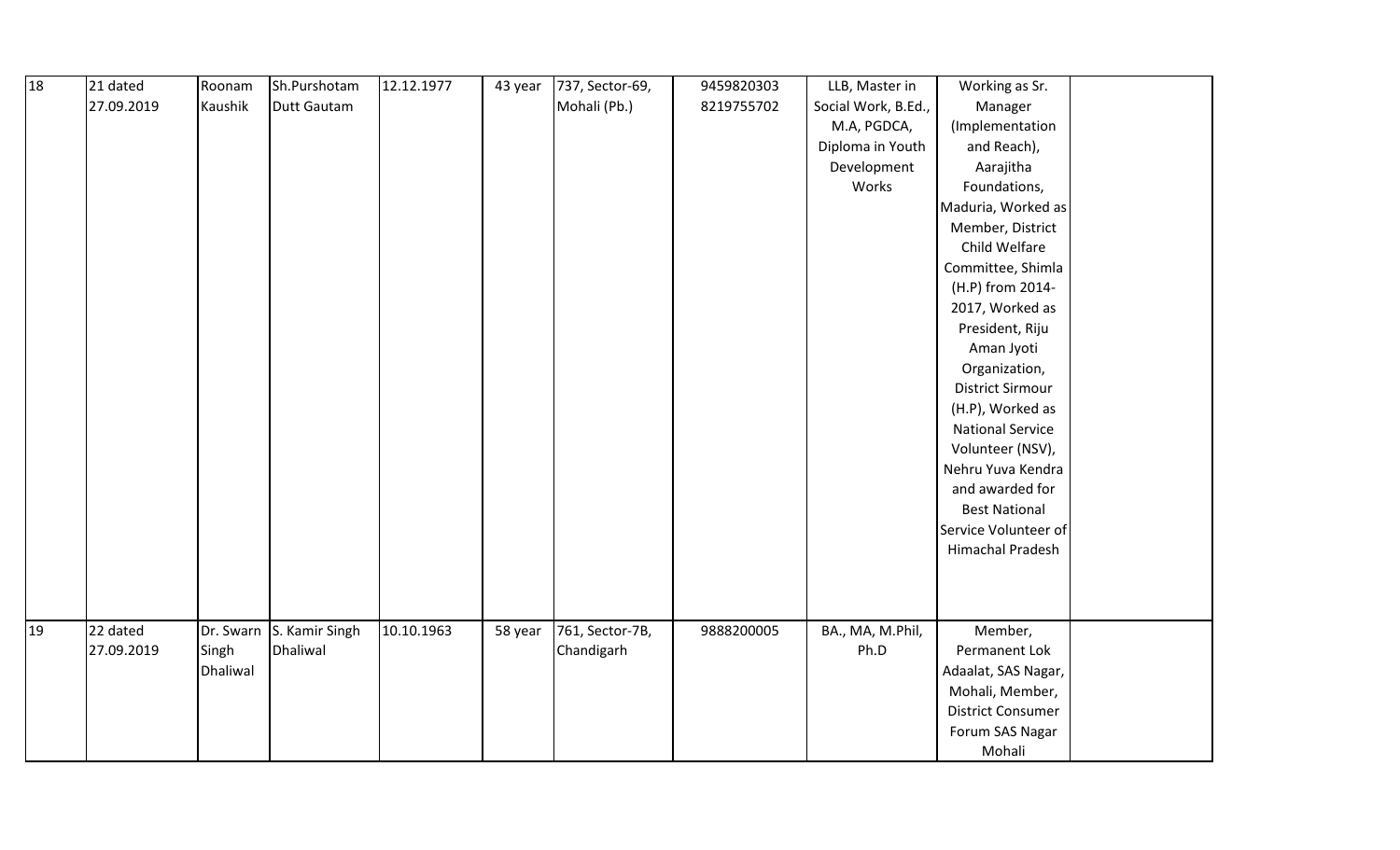| 20 | 23 dated   | Maj Gen. | Late Sh. Gyan | 28.11.1960 | 60 year | C-901, Golden      | 9419991444 | M.Phil (Defence & | Having Served in         |  |
|----|------------|----------|---------------|------------|---------|--------------------|------------|-------------------|--------------------------|--|
|    | 30.09.2019 | Bikram   | Chand         |            |         | Sand Apartments,   |            | Management        | Senior                   |  |
|    |            | Singh    |               |            |         | Dhakoli, Zirakpur, |            | Studies)          | Administrative Posts     |  |
|    |            | (Retd.)  |               |            |         | SAS Nagar -        |            |                   | in the Army, possess     |  |
|    |            |          |               |            |         | 140603             |            |                   | requisite experience     |  |
|    |            |          |               |            |         |                    |            |                   | of dealings in public    |  |
|    |            |          |               |            |         |                    |            |                   | utility services         |  |
|    |            |          |               |            |         |                    |            |                   | pertaining to the        |  |
|    |            |          |               |            |         |                    |            |                   | human resource.          |  |
|    |            |          |               |            |         |                    |            |                   | Having dealt with        |  |
|    |            |          |               |            |         |                    |            |                   | redress mechanisms       |  |
|    |            |          |               |            |         |                    |            |                   | in Army as               |  |
|    |            |          |               |            |         |                    |            |                   | Commander &              |  |
|    |            |          |               |            |         |                    |            |                   | Senior                   |  |
|    |            |          |               |            |         |                    |            |                   | Administrative Staff     |  |
|    |            |          |               |            |         |                    |            |                   | Officer.                 |  |
|    |            |          |               |            |         |                    |            |                   |                          |  |
|    |            |          |               |            |         |                    |            |                   |                          |  |
|    |            |          |               |            |         |                    |            |                   |                          |  |
| 21 | 24 dated   | Mridula  | Sh. Virandra  | 10.06.1959 | 62 year | 419/A, Sector-6,   | 9417077733 | B.A, M.A, M.Phil  | Principal (Retd.) PG     |  |
|    | 30.09.2019 | Joshi    | Kumar Kaushal |            |         | Panchkula-13409    |            |                   | Govt. College Kalka      |  |
|    |            |          |               |            |         |                    |            |                   | (35 year experience)     |  |
|    |            |          |               |            |         |                    |            |                   |                          |  |
| 22 | 25 dated   | Sweta    | Sh. Surender  | 05.12.1980 | 40 year | 246, Tribune       | 9813051680 | M.A., B.Ed.       | <b>Working as Member</b> |  |
|    | 30.09.2019 |          | Kumar Sharma  |            |         | Colony, Kansal,    |            |                   | Permanent Lok            |  |
|    |            |          |               |            |         | Near Punjab and    |            |                   | Adalat, Public Utility   |  |
|    |            |          |               |            |         | Haryana High       |            |                   | Court, Yamunanagar       |  |
|    |            |          |               |            |         | Court, Chandigarh- |            |                   | at Jagadhari             |  |
|    |            |          |               |            |         | 160103             |            |                   |                          |  |
|    |            |          |               |            |         |                    |            |                   |                          |  |